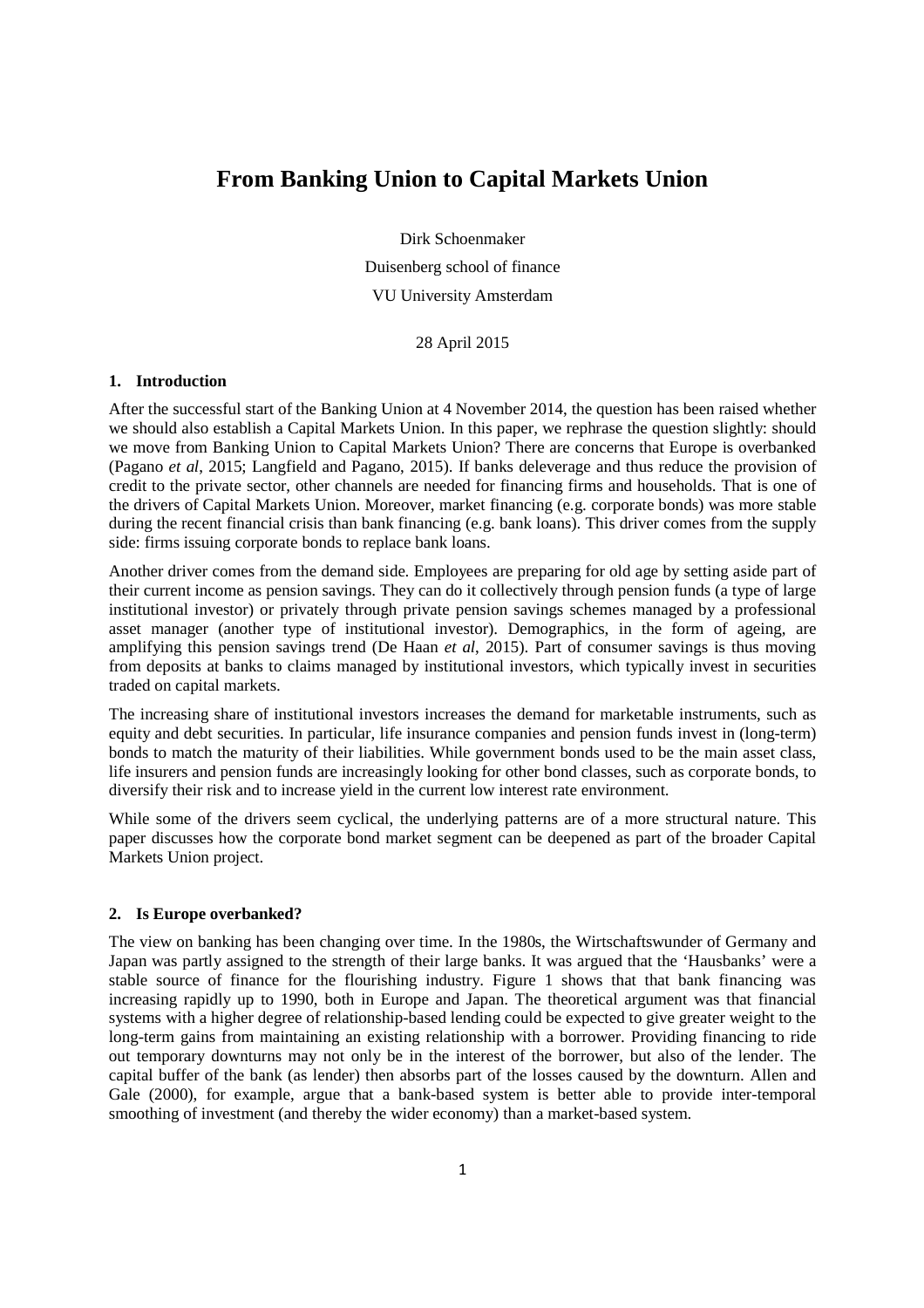Then the asset bubble burst in the early 1990s in Japan leading to the lost decade(s) of growth. Also Germany got into economic problems, after unification of the West and the East. Banking nevertheless kept on increasing in Europe, but not so in Japan or the US. In the recent financial crisis, banks appeared not to be the stable source of financing to firms. As banks experienced large losses, their capital base eroded. Given the lack of capital, banks almost stopped lending to firms, leading to a credit crunch. Figure 2 shows that both in the Europe and the US banks deleveraged during the crisis. The net financing became negative, as the amount of amortised loans exceeded new loans. At the same time, net corporate bond financing (labelled debt securities in Figure 2) was more stable and remained positive throughout the crisis.

**Figure 1. Total bank assets to GDP: Europe, US and Japan** 



Source: Langfield and Pagano (2015)

**Figure 2. Non-financial firms' financing in loans and debt securities** 



Note: The figures plot the year-on-year change in non-financial corporations' outstanding external liabilities (broken down as loans and debt securities) divided by nominal GDP.

Source: Langfield and Pagano (2015)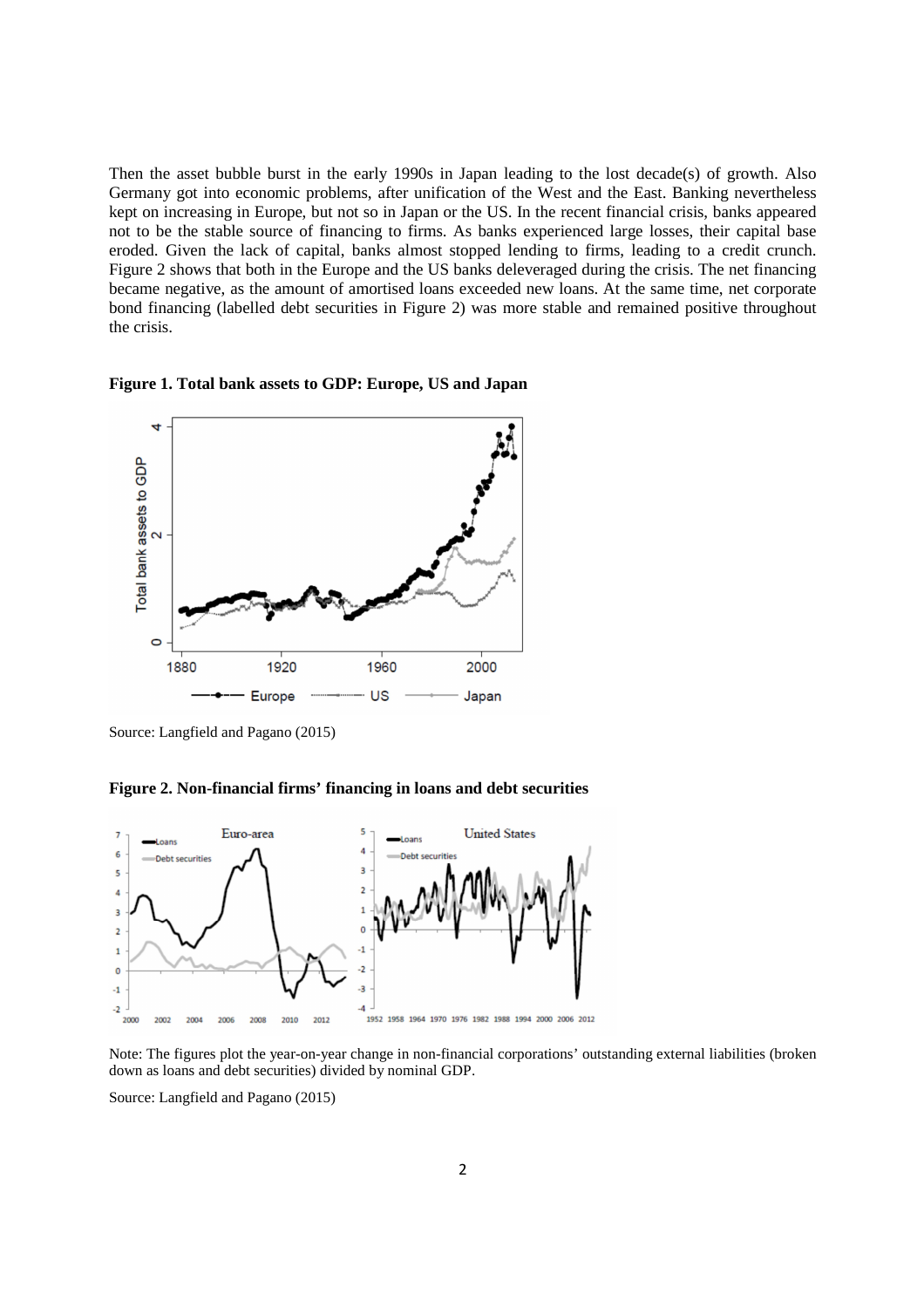Using an extensive data set on corporate bond defaults in the US from 1866 to 2010, Giesecke *et al* (2014) study the macroeconomic effects of bond market crises and contrast them with those resulting from banking crises. The US has experienced many severe corporate default crises in which 20 to 50 per cent of all corporate bonds defaulted. Giesecke *et al* (2014) find that corporate default crises have far fewer real effects than do banking crises. These results provide empirical support for current theories that emphasise the unique role that banks and the credit and collateral channels play in amplifying macroeconomic shocks. Capital constrained banks are reducing lending after a banking crisis. This credit channel effect is amplified by the reduced value of collateral, such as the value of houses as collateral for mortgages and SME loans. By contrast, corporate bond financing is less volatile. Moreover, Giesecke *et al* (2014) find a substitute effect: after a corporate default crisis, there is an increase in bank lending.

So, views on banking have been changing over time. More recently, Pagano *et al* (2014) and Langfield and Pagano (2015) raise the question whether Europe is overbanked. Figure 1 highlights the prominent role of banking in Europe (up to 4 times GDP) compared to a more modest role in Japan and the US. In the aftermath of the recent financial crisis, European banks are slowly deleveraging. At the same time, capital markets are less developed in Europe. Figure 3 indicates stark differences in public equity markets (138 per cent of GDP in the US vs 65 per cent in the EU) and corporate bonds (41 per cent versus 13 per cent). Banks are thus overdeveloped and capital markets underdeveloped in Europe.

An emerging view in the banking versus markets debate is that a healthy mix of bank-based and marketbased financing provides the optimal financial structure for the economy. Banks and markets play complementary roles in the financial system. Langfield and Pagano (2015) calculate the bank-market ratio for Europe, the US and Japan. The bank-market ratio is defined as bank assets divided by stock and bond market capitalisation. Figure 4 shows that the bank-market ratio is high for Europe, while Japan takes an intermediate position. US has the lowest ratio. Moreover, the bank-market ratio is more or less stable over the 1990-2010 period for the US and Japan, but has increased to 4 in Europe in the run-up to the financial crisis. The bank-market ratio was thus higher in Europe, and kept on increasing.

A more detailed examination of Figure 4 indicates that the difference is in bank assets, which are higher in Europe than in the US and Japan. The opposite is true for markets. On stocks the US is higher, and even more so on bonds.



### **Figure 3. Capital markets structure: EU versus US (end 2013)**

Source: Lannoo (2015)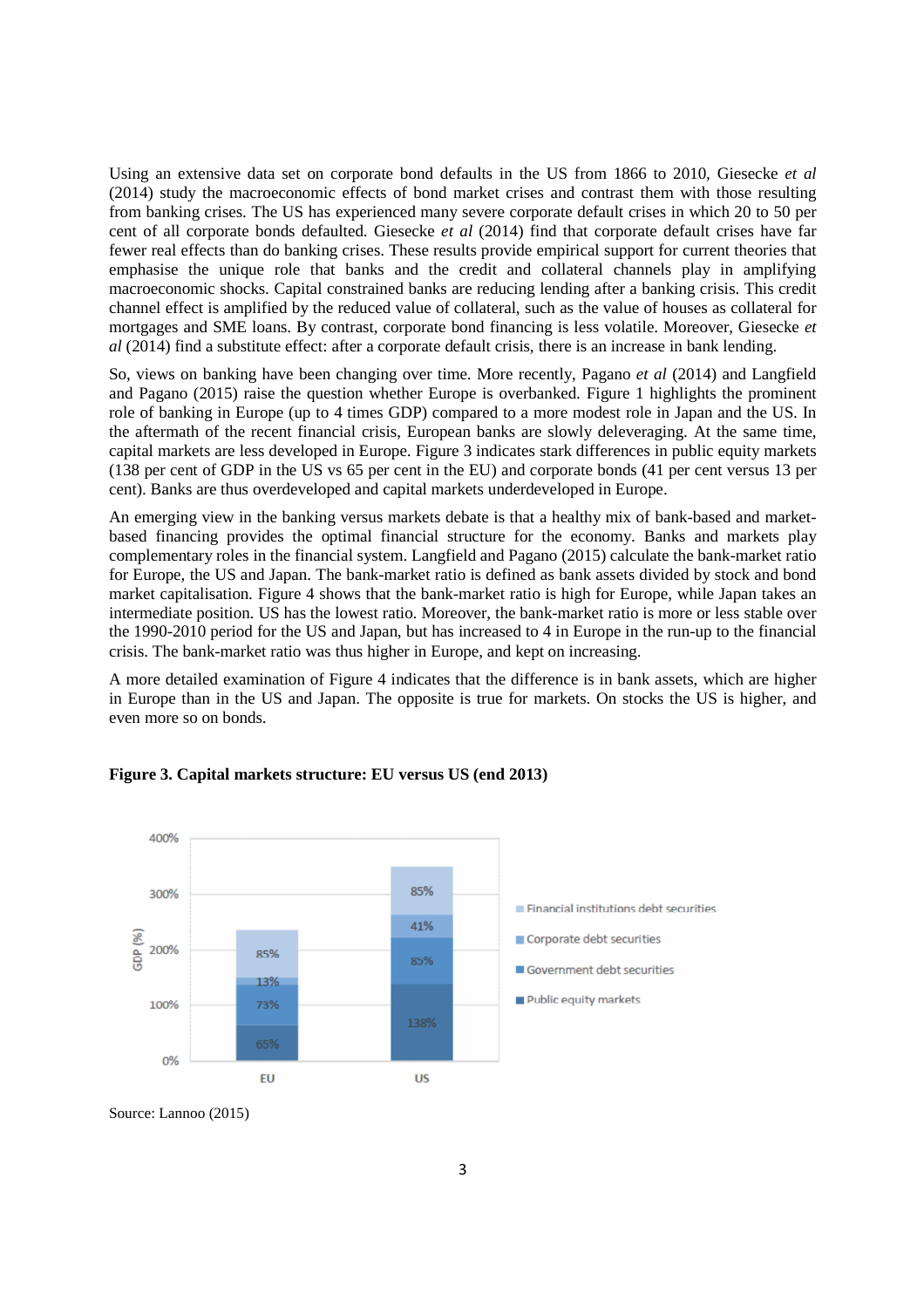

#### **Figure 4. Financial structure since 1990 in Europe, Japan and the US**

Note: The bank-market ratio is defined as the ratio of total bank assets to stock and private bond market capitalisation.

Source: Langfield and Pagano (2015)

#### **3. Role institutional investors: pension funds**

Over the last decades, the intermediation of financial assets has gradually shifted from banks towards institutional investors, such as pension funds, insurance companies, and mutual funds. In this process of re-intermediation, the assets of institutional investors of the EU-15 countries tripled from 49 per cent of GDP in 1990 to 165 per cent in 2012 (De Haan *et al*, 2015). Figure 5 shows that the role of institutional investors is rising faster in Europe and slowly approaching that of the US. The shift from banks towards institutional investors can also be illustrated by the financial intermediation ratio. Table 6 illustrates the bank and institutional intermediation ratio from 1970 to 2010 for the G-10 countries. It shows that the US and Japan have already experienced a 30 per cent shift from banking to institutional investment, while the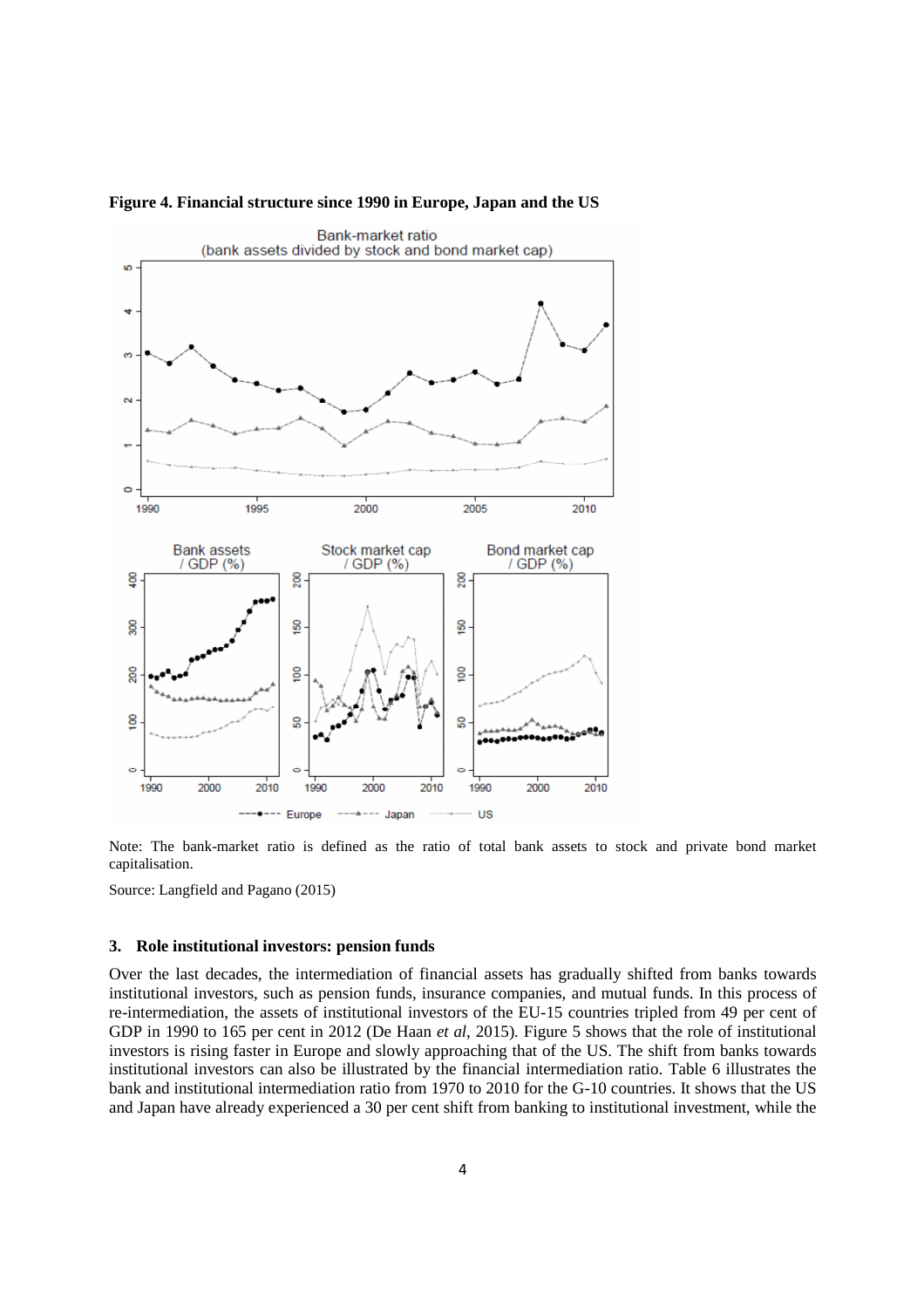large European countries have only shifted a mere 12 per cent. This suggests that a further shift may be expected in Europe.



**Figure 5. Total institutional investors assets to GDP: EU-15 and US** 

Source: De Haan, Oosterloo and Schoenmaker (2015)

|                      |                      | 1970 | 1980 | 1990 | 2000 | 2010 | $\Delta$ 1970–2000 |
|----------------------|----------------------|------|------|------|------|------|--------------------|
| France               | Bank                 | 95   | 94   | 81   | 71   | 71   | $-24$              |
|                      | <i>Institutional</i> | 5    | 6    | 19   | 29   | 29   | 24                 |
| Germany              | Bank                 | 89   | 88   | 83   | 76   | 72   | $-17$              |
|                      | <i>Institutional</i> | 11   | 12   | 17   | 24   | 28   | 17                 |
| Italy                | Bank                 | 94   | 95   | 90   | 72   | 81   | $-13$              |
|                      | <i>Institutional</i> | 6    | 5    | 10   | 28   | 19   | 13                 |
| United Kingdom       | Bank                 | 67   | 71   | 63   | 60   | 73   | 6                  |
|                      | <i>Institutional</i> | 33   | 29   | 37   | 40   | 27   | -6                 |
| EU4                  | <b>Bank</b>          | 86   | 87   | 79   | 70   | 74   | $-12$              |
|                      | <i>Institutional</i> | 14   | 13   | 21   | 30   | 26   | 12                 |
| Canada               | Bank                 | 66   | 74   | 64   | 55   | 56   | $-10$              |
|                      | <i>Institutional</i> | 34   | 26   | 36   | 45   | 44   | 10                 |
| Japan                | Bank                 | 82   | 78   | 70   | 60   | 51   | $-31$              |
|                      | <i>Institutional</i> | 18   | 22   | 30   | 40   | 49   | 31                 |
| <b>United States</b> | Bank                 | 65   | 65   | 51   | 43   | 33   | $-32$              |
|                      | <i>Institutional</i> | 35   | 35   | 49   | 57   | 67   | 32                 |
| G7                   | <b>Bank</b>          | 80   | 81   | 72   | 62   | 62   | $-17$              |
|                      | <b>Institutional</b> | 20   | 19   | 28   | 38   | 38   | 17                 |

**Table 1** Bank and institutional intermediation ratios (in % of intermediated claims), 1970–2010

Notes: The intermediation ratio measures the share of the financial claims of banks and institutional investors as a percentage of total intermediated claims. The sum of bank and institutional ratios add up to 100.

Source: De Haan, Oosterloo and Schoenmaker (2015)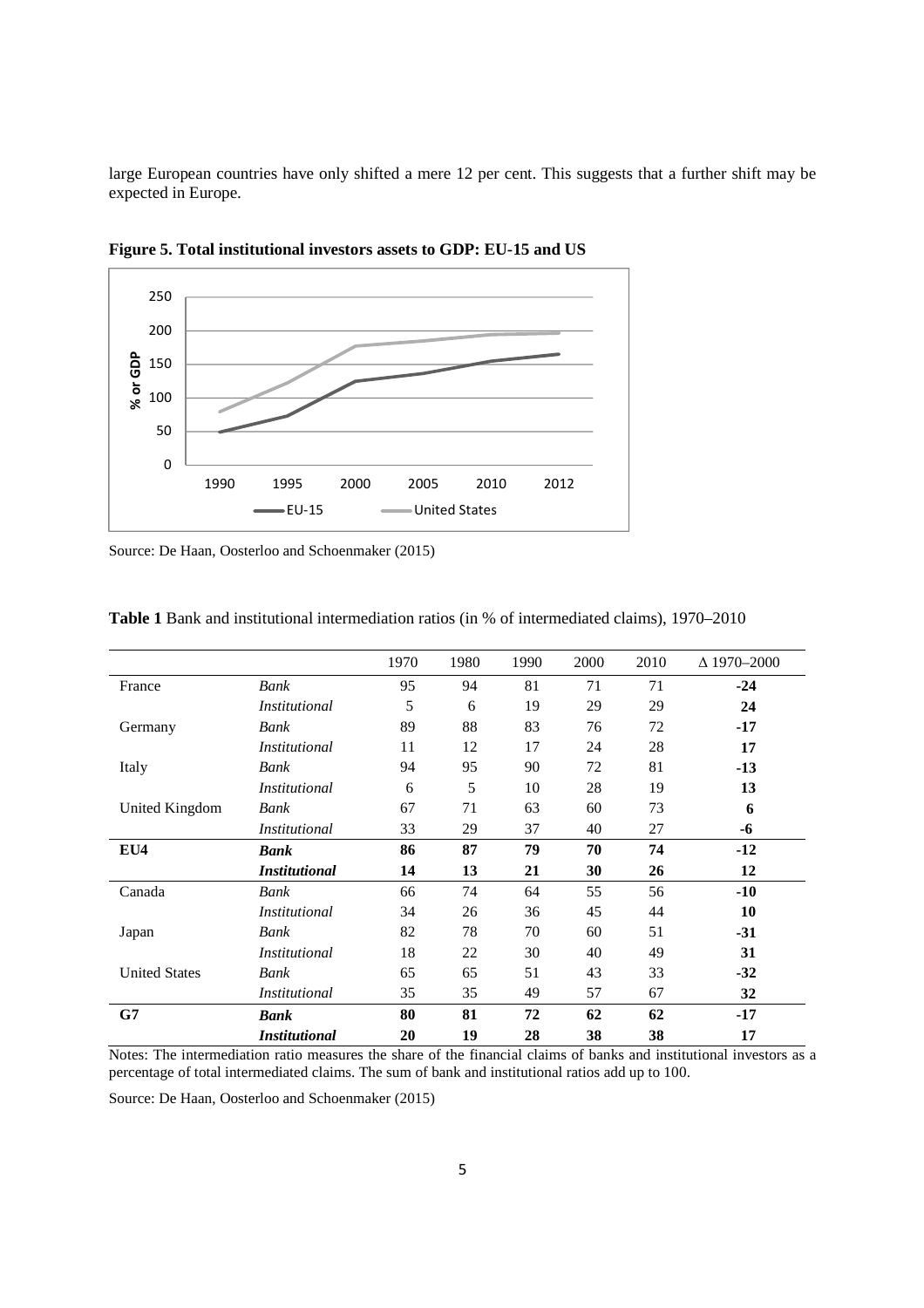A major driver towards further institutional investment is demographics. Figure 6 indicates that ageing is rising fast in Japan and Europe, and less so in the US due to immigration from Latin America. The dependency ratio is defined as the number of retired persons aged 65 or higher divided by the number of persons of working aged 20 to 64. While the ratio already differed in 2011 with 29 per cent in the US and 37 per cent in Europe, the gap widens towards 2050 with 54 per cent and 76 per cent respectively.

Appreciating that governments will not be able to provide the current levels of health care and pensions (so-called first pillar pensions) with an ageing population in the future, employees have started to provide for their own pensions by saving through pension funds or private pension schemes (so-called second and third pillar pensions). Figure 6 shows that the need for pension savings is in particular pressing for Europe and Japan. Savings through pension funds (collective funds) and private schemes (mutual funds) is thus expected to rise further over the next decades in Europe. As these institutional investors prefer to invest in marketable assets, their demand for debt and equity securities will increase.



**Figure 6. Dependency ratio (65<sup>+</sup> as percentage of population aged 20-64), 2011-2050.** 

The rise of pension savings in Europe will lead to a broadening and deepening of European capital markets. For illustration purposes, we highlight three major trends. A first trend is the shift from government bonds to corporate bonds. A second trend is the move to formal pension funds or schemes. A third trend is the move from defined benefit to defined contribution schemes.

On the first, pension funds as well as life insurers invest to a large extent in fixed income securities (bonds) to match the duration of their long-term liabilities. Government bonds are a large asset class. With the rising risk on government bonds and declining returns (due to quantitative easing), life insurers and pension funds are increasingly looking for other bond classes, such as corporate bonds, to diversify their risk and to increase return. It should be noted that the model of guaranteed returns by life insurers and pension funds is coming under pressure in the current low interest rate environment. They will move to more flexible products, where a larger part of the risk is shared with the consumer. This will speed up the third trend discussed below.

On the second, some countries have already fully funded pensions schemes (De Haan *et al*, 2015). Examples are Denmark (pension assets are 34 per cent to GDP), Ireland (40 per cent), Netherlands (168 per cent) and the United Kingdom (92 per cent). By contrast, some major countries have almost no separate pension funds. Germany, for example, has only 6 per cent to GDP in separated pension assets.

Source: OECD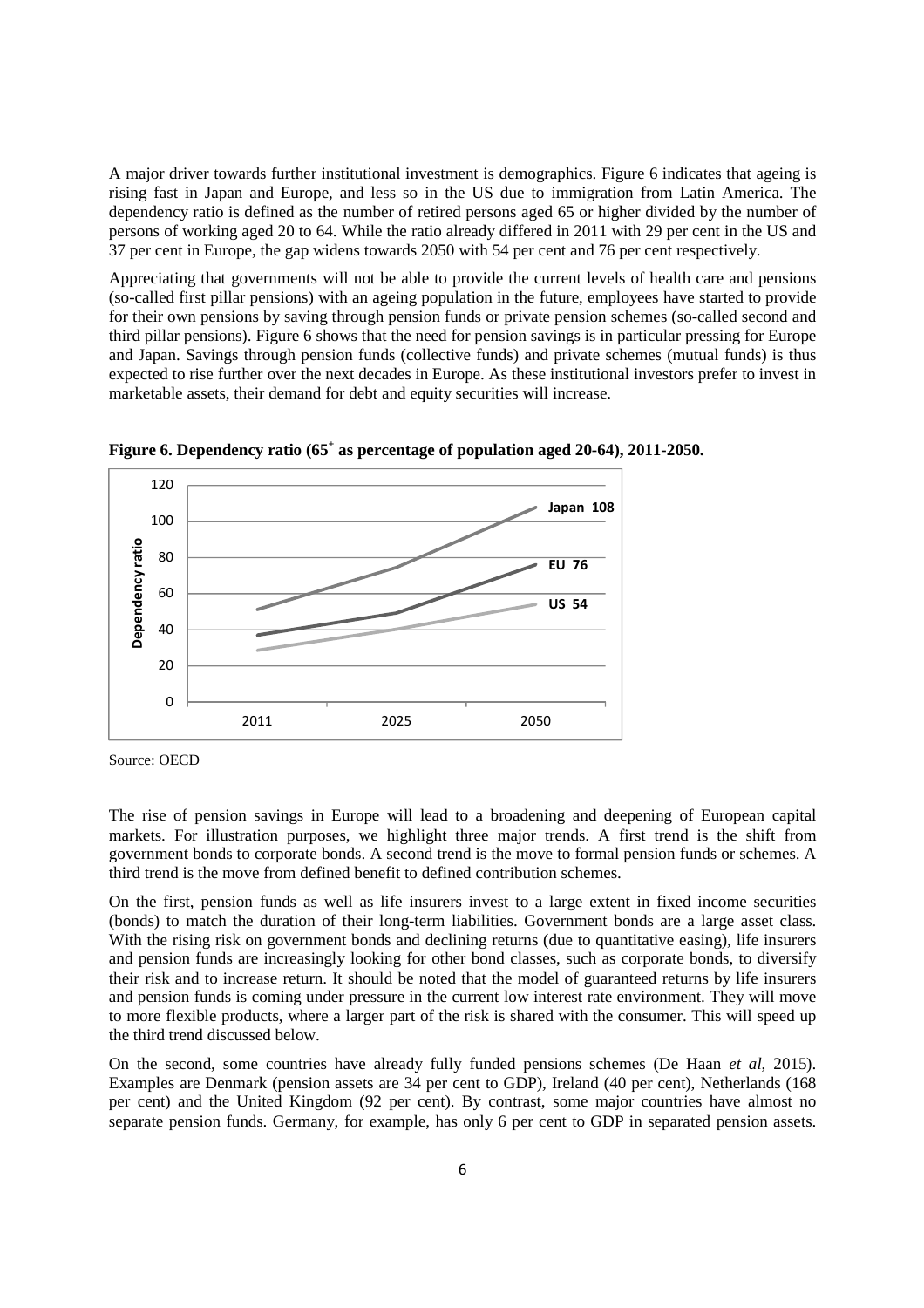Most pension claims are book reserves on the company's balance sheet. That is very risky for employees (as future pensioners) and former employees (as pensioners). If the company is defaulting, or getting into major difficulties, pension claims may be downsized or completely wiped out.<sup>1</sup> While a guarantee scheme may provide some compensation, the most viable alternative is to transfer pension claims to a separate fund. That would imply a major shift in corporate finance. In the case of book reserves, the company is partly self-financed through its pension liabilities. Moving its pension liabilities to a separate pension fund means that the company has to find outside finance in capital markets (or with banks). Moreover, these new pension funds need to buy assets.

On the third trend, defined benefit schemes are risky for employers. As defined benefit schemes link pension payouts to the average (or final) salary of employees, there may be a shortfall if investments are not sufficient or not sufficiently growing to meet future pension commitments. Employers typically have to make up this shortfall. These potential pension liabilities were more or less hidden in the past. But transparency shows the real size of the problem. International Financial Reporting Standards (IFRS) require companies to show potential pension liabilities on the balance sheet. Company CFOs are wary of this large and fluctuating liability in their balance sheet. Schoenmaker and Sassen (2011) observe a trend towards converting defined benefit pensions into defined contribution schemes, where the investment risk is born by (former) employees. Companies are even prepared to pay a large 'dowry' to their pension scheme upon conversion to get rid of these uncertain liabilities.

#### **4. Deepen capital markets: corporate bonds**

l,

The previous sections show that both supply and demand factors are driving an increase in equity and debt securities. The Capital Markets Union should facilitate this increase in market financing. We focus on deepening the corporate bond market, as corporate bonds are a major component of the increased demand and supply. Langfield and Pagano (2015) also suggest deepening the market for corporate bonds and asset backed securities in response to the structural decline of banking.

The transformation of the government bond market in the Eurozone after the start of Economic and Monetary Union (EMU) is instructive for the corporate bond market. EMU created a large euro-based government bond market, with different issuers (i.e. countries). To reduce their funding costs, governments modernised their debt agencies. The challenge for debt agencies (at least prior to the euro sovereign crisis) was, and still is, to match the yield on the Bund, which is the benchmark bond in the Eurozone. Governments have reduced the number of bond issues in order to increase the size (and thus the liquidity) of these bond issues, which are issued in various tranches. Next, secondary trading in government bonds moved to centralised electronic facilities, such as MTS. The result of these innovations is a deep and liquid market for euro government bonds.

The current trading of corporate bonds in Europe is still fragmented with multiple small issues and a decentralised dealer network. Bond markets are inherently less deep than equity markets. Subsequently issued equities by a company turn into one (or a few) listed equity, as they have the same maturity (i.e. infinite). By contrast, bonds have a finite life. Issuing bonds with different maturities further fragments the market. Large corporates can follow the example of Eurozone countries by issuing less, albeit larger, bond series, and thus increase the liquidity of each series. Similarly, bonds of small companies can be pooled. Next, corporate bond trading can be further standardised. Another innovation would be the move to a centralised platform for trading and clearing. That would improve the infrastructure for bond trading.

 $<sup>1</sup>$  The same risk is present when a company's pension fund invests in the company itself. That happened in the case</sup> of Enron. Prudential regulations typically restrict the investment in the own company.